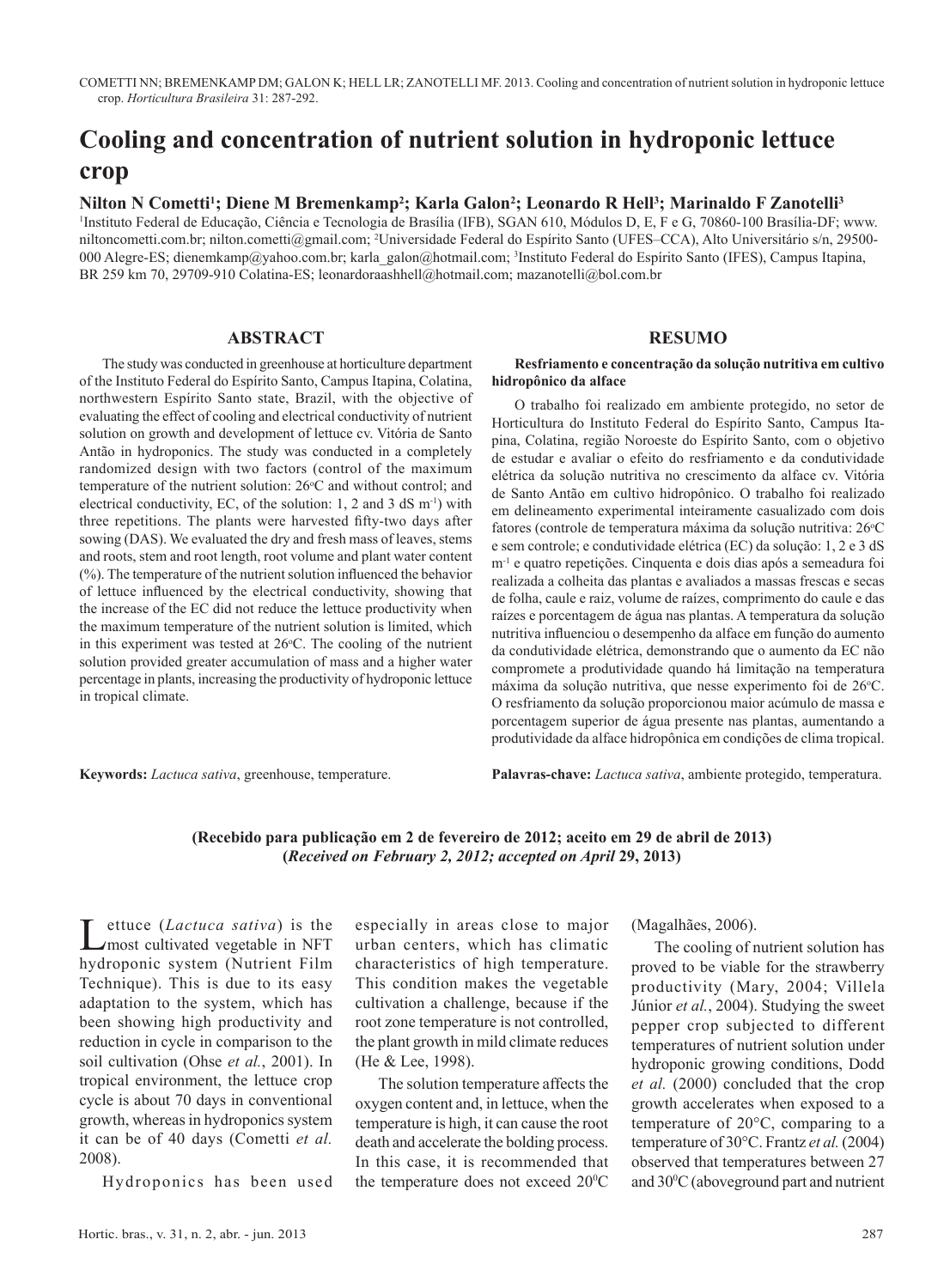solution) provided higher daily carbon gain, influenced positively the leaf expansion allowing plants to get close to the maximum of photosynthetic photon flux absorption on the  $16<sup>th</sup>$  day.

One of the characteristics of hydroponic cultivation is the ability to control the temperature of the nutrient solution or of the root system using heaters or cooling spiral, to increase or decrease the temperature, respectively. Relatively small changes in temperature of the root environment can cause significant impact on the root development, depending on phenological stage and duration of temperature (Rodrigues, 2002). Thus, the control of temperature of the nutrient solution could be a viable and more economic alternative in relation to the control of the entire protected environment.

Another very important characteristic of the nutrient solution is the electrical conductivity (EC). The changes in water absorption and nutrients, provided by the conductivity variation of the nutrient environment, lead to alterations in stomatal opening and leaf area growth, which are closely related to photosynthetic efficiency and, consequently, with the production of dry mass by the plants (Costa *et al.*, 2001).

Some authors diverge about the best electrical conductivity value to be used for the hydroponic lettuce cultivation. According to Helbel Júnior *et al.* (2007), these values may vary depending on the cultivar and the climatic conditions. Soares (2002) states that an ideal EC of the nutrient solution is between 1.6 and 1.8 dS m-1 for the hydroponic lettuce crop in hot weather regions. However, according to Cometti *et al.* (2008), in regions with high temperature and high photosynthetic photon flux, the electrical conductivity of the nutrient solution for hydroponic lettuce, NFT, can be equal to  $1.0$  dS  $m^{-1}$ , because the use of fertilizers is rationalized, reducing the production cost throughout the production, without compromising productivity.

According to Steidle Neto *et al.* (2005), EC depends on the temperature of the nutrient solution, in such a way that, if the temperature increases, the resistance of the solution decreases to the passage of electric current, resulting in increasing the conductivity.

This research aimed to evaluate the effect of cooling and electrical conductivity of the nutrient solution in yield of hydroponic lettuce.

#### **MATERIAL AND METHODS**

The experiment was carried out in November and December 2010, in protected environment, at Instituto Federal do Espírito Santo, in Colatina, Brazil (19º30'S, 40º20' W, altitude of 70 m), in the northwest region of Espírito Santo state. The area is characterized by dry tropical Aw.

During the experiment the average air temperature ranged from 21.1 to 30.60 C and the temperature of the nutrient solution of the border and the treatments, which did not have control of temperature, ranged from 24.0 to 29.90 C (Figure 1A). The photosynthetic photon flux (PPF) ranged from 60 to 1734 umol  $m^2s^{-1}$  from 6 a.m. to 8 p.m. (Figure 1B).

The NFT hydroponic system was composed of four 3-meter-long benches, containing eight profiles of polypropylene with 75 mm diameter, spaced at 25 cm, with 10 plants each, also spaced at 25 cm.

The experiment was carried out in a factorial scheme 2 x 3, in completely randomized design with four replications composed of ten plants each. The factors were: control of the maximum temperature of the nutrient solution at  $26^{\circ}$ C (with and without) and the electrical conductivity (EC) and the nutrient solution (1, 2 and 3 dS m-1). The border corresponded to two side channels of each bench, whereas the treatments corresponded to the six internal channels. Each bench was considered one replication, containing one channel of each treatment, randomly positioned in each bench. The system was composed of seven independent hydroponic sub-systems (six for the treatments and one for the border). Each subsystem was constituted of one nutrient solution reservoir of 50 L and motor pump set of 1/3 CV.

To control the maximum temperature of the nutrient solution, a cooling system was used, however without controlling the minimum temperature.

The cooling system was composed of one horizontal freezer used as a chiller of a cooling solution, ethyl alcohol, diluted at 25% (freezing point of  $-14.72$ °C). A centrifugal pump was installed (washing machine) to press down the cooling liquid, which was distributed through PVC tubes, passing through a coil of a polyethylene flexible hose with a thin wall of 16 mm diameter, like the one used in localized irrigation. The return of the cooling liquid to the freezer was through PVC tubing of 16 mm diameter. The cooling liquid flux through the coil was automated by a temperature controller with Pt 100 sensor for each hydroponic subsystem, set at 26°C for closing the control valve of the cooling liquid flux (like solenoid of inlet water of a washing machine), controlled by a relay opening/closing circuit type.

The lettuce, cultivar Vitória de Santo Antão, was grown in phenolic foam, irrigated for five days with only water. Then, the cells were detached and transplanted to the nursery, being given standard nutrient solution from Setor de Horticultura do Instituto Federal de Educação Ciência e Tecnologia do Espírito Santo, Campus Itapina, adapted by Cometti *et al.* (2006) with EC= 1.0 dS m-1. The seedlings were transplanted at 21 days after sowing (DAS) to the channels of final planting, being given treatment solutions.

The nutrient solution used was composed of  $(mg L^{-1})$  the following nutrients:  $N-NO_3 = 105.6$ ;  $N-NH_4^+ =$ 12.3; P= 29; K= 184; S-SO<sub>4</sub><sup>2</sup>= 29; Ca= 56; Mg= 21; Fe= 1.8; Mn= 0.65; B= 0.26; Zn= 0.07; Cu= 0.04; Mo= 0.03, divided in solution A, B and M. Solution A for 1 L of concentrated solution: 170 g of potassic saltpeter, 37.5 g of monoammonium phosphate, 75 g of magnesium sulfate. Solution B for 1 L of concentrated solution: 110 g of calcium nitrate. Solution B for 1 L of concentrated solution: 100 g of ferrilene, 16 g of manganese sulfate, 2.5 of boric acid, 2 g of zinc sulfate, 1 g of copper sulfate and 0.4 g of sodium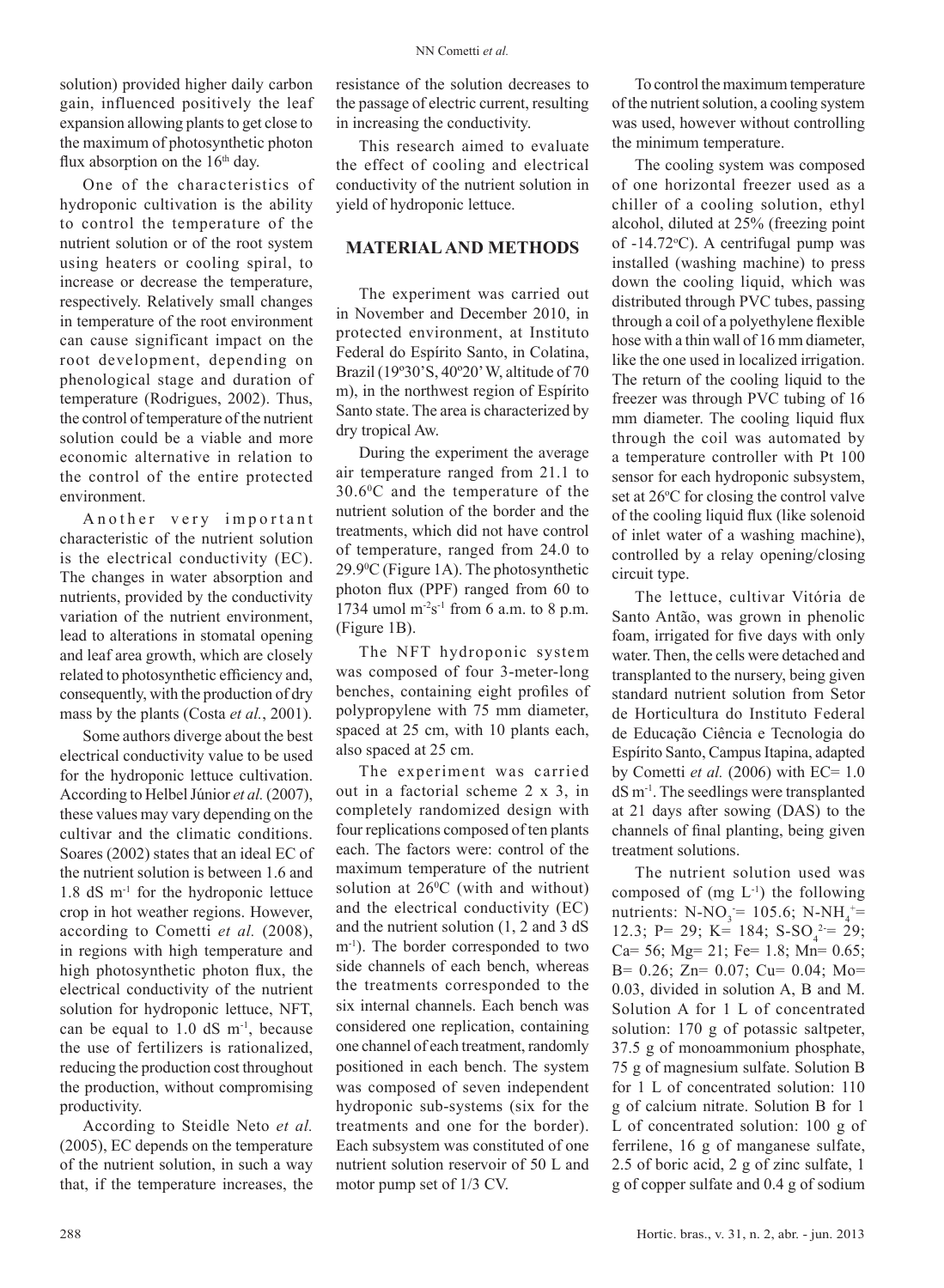molybdate. From these concentrated solutions, the treatment solutions, with different conductivities, were prepared. For the nutrient solution with EC 1 dS m<sup>-1</sup> were added 2 mL L<sup>-1</sup> of water from the solution A,  $2 \text{ mL } L^{-1}$  of water from the solution B and  $0.1$  mL  $L^{-1}$  of water from the solution M. In order to vary the electrical conductivity of the treatments, concentrated solutions were used proportionally, reaching 1, 2 and  $3$  dS  $m^{-1}$ .

Nutrient solution corrections were performed daily, by adding water and stock solutions, following the electrical conductivity reading with a conductivity meter (Hanna, model HI 98130). The monitoring of environmental variables was performed by sensors (PPF - Licor radiometer sensor, air temperature and solution temperature - thermistor model 109 Campbell Scientific) connected to a datalogger (Campbell Scientific inc. RL 205, 900 MHz, Spread Spectrum Radio Logan, Utah, USA).

The harvest was performed at 52 DAS and evaluated: fresh mass of leaves, stem and root (LFM, SFM and RFM, respectively), dry mass of leaves, stem and root, obtained by drying in greenhouse at  $80^{\circ}$ C up to constant mass (LDM, SDM, RDM, respectively), root volume, stem and root length (RV, SL and RL, respectively), and plant water content (% water). The analysis of variance of each evaluated characteristic was performed and comparison of average by Tukey test at 5% probability, using the SigmaStat® program. To make the graphs, the program SigmaPlot® was used.

#### **RESULTS AND DISCUSSION**

For LFM, LDM, SDM, RDM, RV and RL an interaction of temperature control and electrical conductivity was noticed, and the levels of the electrical conductivity were evaluated in each temperature (Figure 2).

For LFM, LDM, SDM, RDM, RV and RL no significant difference between conductivities was noticed, when the temperature control  $(26^{\circ}C)$ was used. However, in the treatments without the temperature control, better performance for LFM, LDM, RDM, RV and RL was obtained in EC 1 dS m-1, which results did not differ from the ones obtained in EC 1, 2 and 3 dS m-1 with control of maximum temperature (Figure 2).

For LFM, when the temperature control  $(26^{\circ}C)$  was used, an increase of 11.9, 44.1 and 122.5% was observed in EC 1, 2 and 3 dS m<sup>-1</sup>, respectively, related to the treatments without temperature control of nutrient solution, using the same electrical conductivity. Therefore, the temperature control annulled the negative effect of the increase of EC on lettuce growth verified without the control of the maximum temperature. For SFM, RFM and SL, no significant interaction between the factors was observed (Figure 3).

Evaluating the temperature, the study pointed that SFM (Figure 3A) showed better performance when the temperature control was used. When the EC of nutrient solution was evaluated, the study showed that SFM (Figure  $3B$ ) at EC of 1 dS m<sup>-1</sup> is greater than the one at  $3 \text{ dS} \text{ m}^{-1}$ , however it did not differ from the one at  $2 dS m^{-1}$ . For RFM (Figures 3C and 3D) and SL (Figures 3E and 3F) no significant differences were observed between the temperatures and the electrical conductivity tested.

Studying the percentage of water present in plants, no interaction between the electrical conductivity factors and the temperature control of nutrient solution was observed. Lettuce plants show higher percentage of water with EC of 1 dS  $m<sup>-1</sup>$  than the ones with EC of 3 dS m-1, however both of them did not differ from the ones with EC of 2  $dS$  m<sup>-1</sup> (Figure 3H). According to the temperature of the nutrient solution, this study showed higher percentage of water in plants grown with the cooling of nutrient solution  $(26^{\circ}C)$  related to the plants grown without temperature control (Figure 3G). The average values increased from 94.6 to 95.2% with temperature control at 26<sup>o</sup>C.

Evaluating the temperature, the study pointed that SFM (Figure 3A) showed better performance when the temperature control was used. When the EC of nutrient solution was evaluated, the study showed that SFM (Figure  $3B$ ) at EC of 1 dS m<sup>-1</sup> is greater than the one at  $3 \text{ dS} \text{ m}^{-1}$ , however it did not differ from the one at  $2 dS m^{-1}$ . For RFM (Figures 3C and 3D) and SL (Figures 3E and 3F) no significant differences were observed between the temperatures and the electrical conductivity tested.

The performance of lettuce in relation to electrical conductivity of the nutrient solution changed according to the temperature. The temperature control of the solution allowed the increase of EC up to 3 dS m-1 without affecting the growth of lettuce. However, significant looses in some characteristics of the lettuce growth were observed, in solution without the temperature control, as EC was increased. The results observed can be explained by the



Figure 1. Temperature of the air and nutrient solution of border (A), and photosynthetic photon flux (PPF) (B) observed during the experiment [temperatura do ar e da solução da bordadura (A) e fluxo de fótons fotossintéticos (PPF) (B) observados durante o experimento]. Colatina, IFES, 2010.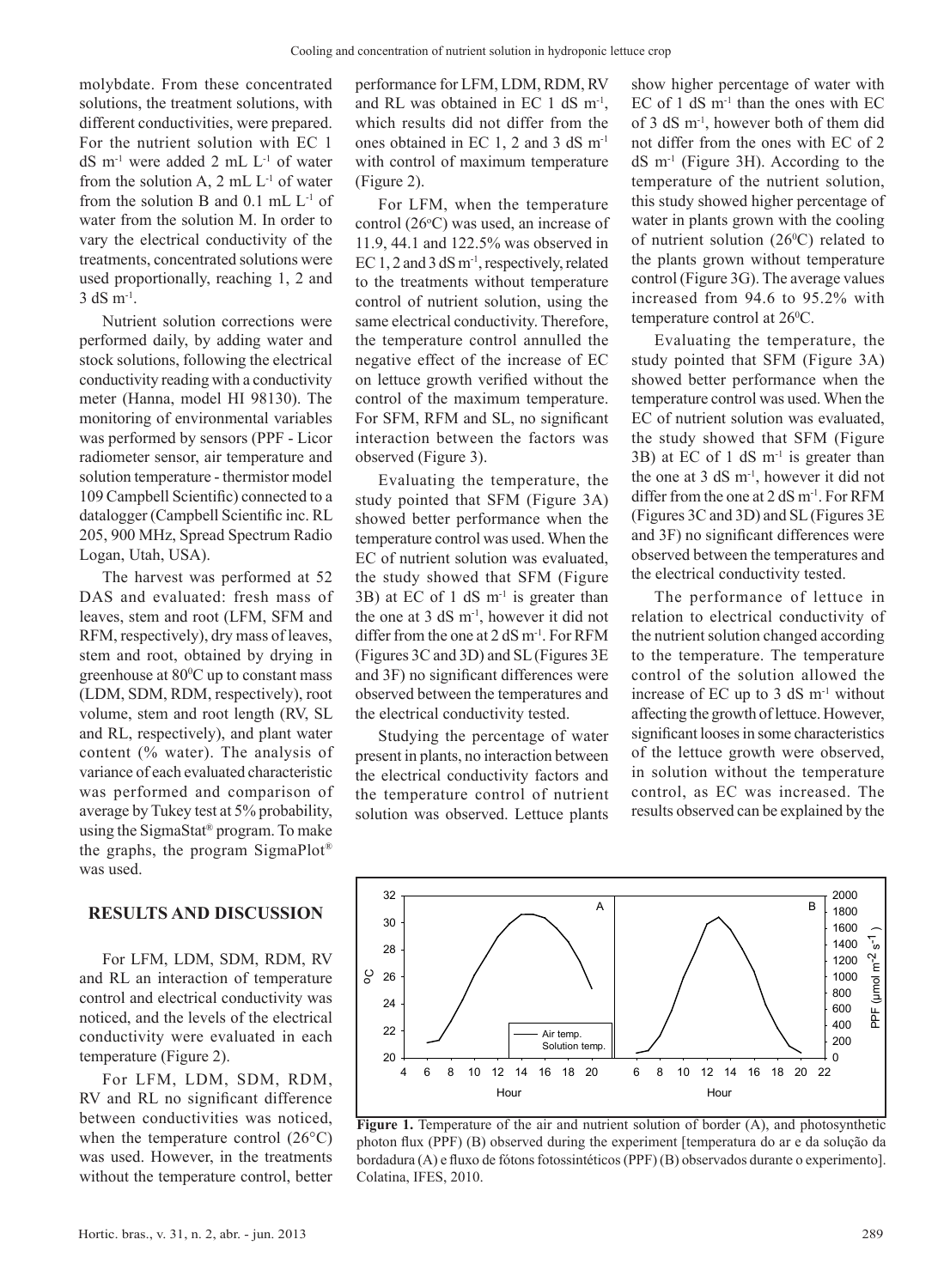

**Figure 2.** Leaves fresh mass (LFM), leaves dry mass (LDM), stem dry mass (SDM), root dry mass (RDM), root volume (RV) and root length (RL) of lettuce cv. Vitória de Santo Antão depending on the cooling and electrical conductivity of the nutrient solution, at 52 days after sowing. Capital letters compare temperature control and lower case letters, electrical conductivity, by Tukey test at 5% probability. "n/c" – no control [massa fresca de folhas (LFM), massa seca de folhas (LDM), massa seca de caule (SDM), massa seca de raiz (RDM), volume de raiz (RV) e comprimento de raiz (RL) da alface cv. Vitória de Santo Antão em função do resfriamento e da condutividade elétrica da solução nutritiva, aos 52 dias após a semeadura. Letras maiúsculas comparam controle de temperatura e letras minúsculas, condutividade elétrica, pelo teste de Tukey a 5% de probabilidade. "n/c" – sem controle]. Colatina, IFES, 2010.

reduction of oxygen in nutrient solution when the temperature increases, because in the solution with temperature control was measured 9.3 mg  $L^{-1}$  of  $O_2$ , whereas in nutrient solution without temperature control, it was  $6.2$  mg  $L^{-1}$ . According to Morgan (2002), in hydroponics growing systems, the quantity of oxygen  $(O_2)$  dissolved into solution is closely related to the temperature of the nutrient solution. With the increase of the temperature of the solution, the dissolved  $O_2$ , which was "trapped", falls off, falling to limiting levels for cellular respiration and root growth.

The average values of water registered, at 52 DAS, were 95.3% when the cooling of nutrient solution was used and 94.7% when the temperature control was not used; similar value was found by Ohse *et al.* (2001), 94.5% of water in lettuce at 68 DAS. Silva *et al.* (2005), working with Grand Rapids, in capillary hydroponic system, observed values from 90 to 94.7% of water, also close to the ones obtained in this research. This variation in water content is due to the period of time lettuce plants stay in the final phase, and the longer this period is, the greater the accumulation of dry mass and, lower water content (Ohse *et al.*, 2001). Besides, the increase of EC of the solution makes it difficult to absorb water in order to meet the air evaporative demand, in a way that the stomata limit the gas exchanges and, consequently, the assimilation of CO<sub>2</sub>, besides maintaining reduced water availability for anabolic process (Barbieri *et al.,* 2010).

The high electrical conductivity of the nutrient solution decreases the possibility of water absorption by the plant, decreasing the photosynthesis. The decrease in osmotic potential caused by the increase of salinity, and consequently in hydric potential cause inhibition of plant growth, photosynthesis, excessive accumulation of ions causing toxicity, inhibition of cell division and protein synthesis, resulting in a lower leaf area (Taiz & Zeiger, 2004). At high temperatures, the nutrient solution should be further diluted to enable proper growth of the plants (Cometti *et al*. 2008). Thus, the temperature control of the solution minimizes the effect of EC, to maintain the high level of  $O_2$ , keeping the cellular respiration in the root in suitable level for the conservation of the control of water and nutrient absorption through the root cells. The photorespiration is favored by the increase of the leaf temperature, to a certain degree, because the solubility of  $CO<sub>2</sub>$  in aqueous solution tends to decrease more rapidly than the  $O_2$  as the leaf temperature increases. The changes in the ratio  $O_2$ : $CO_2$  alter rates of  $CO_2$ fixation and photorespiration rates due to the competitive nature of these two substrates at the active site of RUBISCO (Majerowicz, 2008). As previously mentioned, the increase in EC with high-temperature reduced the water content in the plant, probably reducing photosynthesis, which can be observed in Figure 3G, where the percentage of water in the plants with a controlled temperature was higher than in plants where no control was used. This was also observed by Barbieri *et al.* (2010) who, testing EC (0.5; 0.75; 1.0; 1.5; 2.0; and  $2.5$  dS m<sup>-1</sup>), in hydroponic lettuce cultivation, in tropical environment, observed a variation from 95.5 to 94% of water in aboveground part tissue, increasing from  $0.5$  dS m<sup>-1</sup> up to  $1$  dS m<sup>-1</sup> and falling to 2  $dS$  m<sup>-1</sup>, when stabilized.

The cooling of the nutrient solution provided higher fresh mass of leaves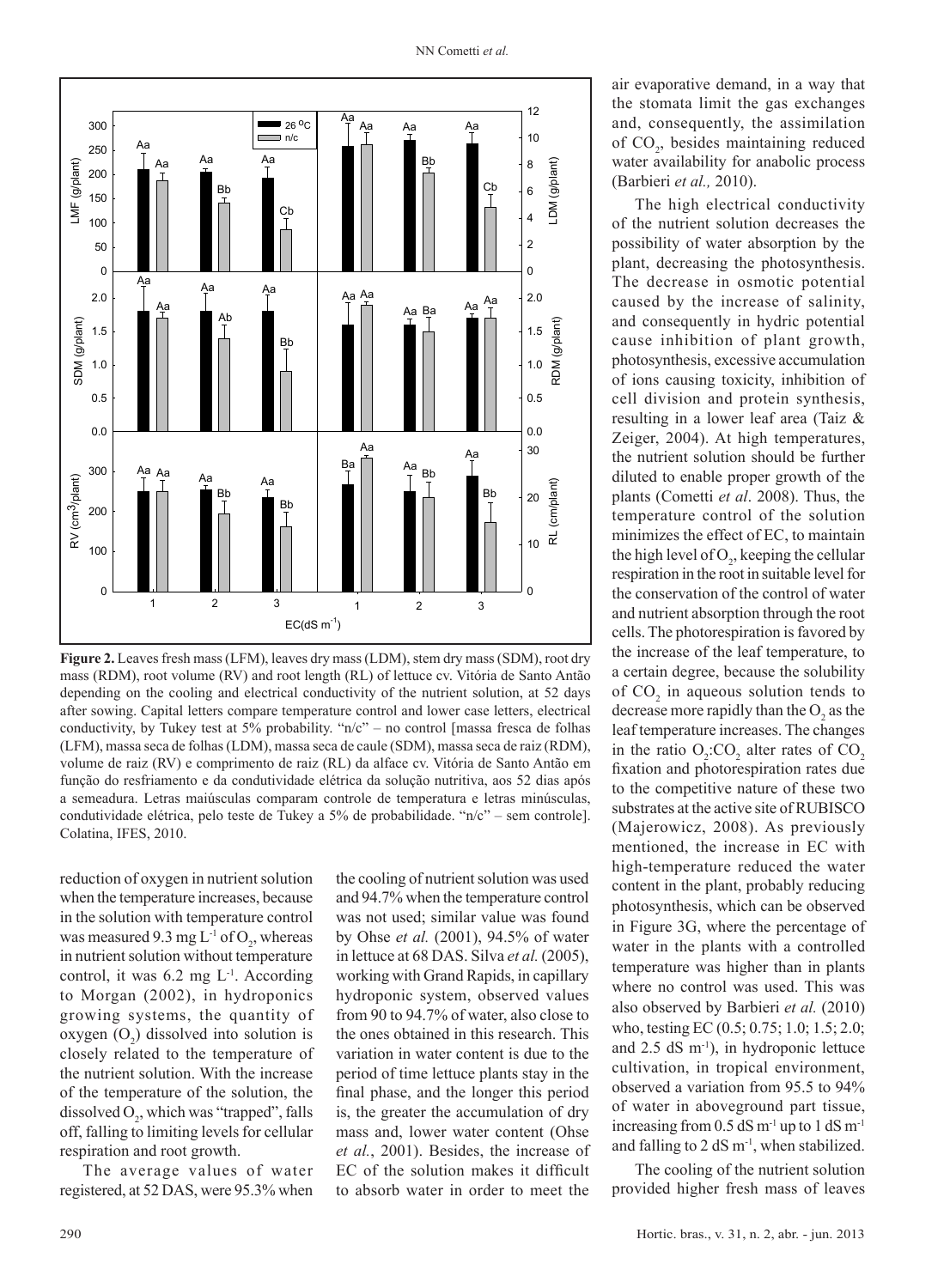

**Figure 3.** Stem fresh mass (SFM), root fresh mass (RFM), stem length (SL) and percentage of water present in plants (% water) of lettuce cv. Vitória de Santo Antão depending on the electrical conductivity and cooling of nutrient solution, at 52 days after sowing. Lowecase letters compare means by Tukey test at 5% probability. "ns" not significant at 5% probability by the F test. "n/c" – no control [massa fresca de caule (SFM), massa fresca de raiz (RFM), comprimento de caule (SL) e porcentagem de água presente nas plantas (% water) da alface cv. Vitória de Santo Antão em função da condutividade elétrica e do resfriamento na solução nutritiva, aos 52 dias após a semeadura. Letras minúsculas comparam médias pelo teste de Tukey a 5% de probabilidade. "ns" não significativo ao nível de 5% de probabilidade pelo teste F. "n/c"- sem controle]. Colatina, IFES, 2010.

and stem, higher volume of roots, dry mass of leaves and roots and higher percentage of water in the plants. According to Rodrigues (2002), the temperature changes can affect the permeability of the cells, the speed of transfer processes and the occurrence

of specific reactions. Thus, only the control of the maximum temperature of the nutrient solution was efficient to improve the productivity of the plants, and mainly to reduce the negative effects of the increase of EC.

The study concluded that the

increase of EC from 1 to 3 dS m-1 cause reduction in growth of lettuce cv. Vitória de Santo Antão grown in hydroponic NFT, when no temperature control, maximum  $26^{\circ}$ C, is used. The cooling of the solution provides higher mass accumulation of shoot and higher percentage of water in plants, increasing lettuce growth in hydroponic in tropical weather conditions.

## **ACKNOWLEDGEMENTS**

To Mr. Marinaldo Francisco Zanotelli and Éder Wilson Lerbach Pereira, both of Setor de Horticultura do IFES, Campus Itapina for the aid and support to carry out this work. To FAPES for the Master scholarship for the second and third authors of this study. To IFES for the Scientific Initiation scholarship for the fourth author. To Hidrogood Horticultura Moderna for granting of hydroponic profiles. To the Scientific Initiation students Gabriel Passos, Eline Paula Figueira Cazaroti, Mathias Stinghel and Fernando Maximiliano Pereira for collaboration in this work.

#### **REFERENCES**

- BARBIERI E; MELO DJF; ANDRADE LF; PEREIRA EWL; COMETTI NN. 2010. Condutividade elétrica ideal para o cultivo hidropônico de alface em ambiente tropical. *Horticultura Brasileira* 28: S303-S308.
- COMETTI NN; MATIAS GCS; ZONTA E; MARY W; FERNANDES MS. 2008. Efeito da concentração da solução nutritiva no crescimento da alface em cultivo hidropônico – sistema NFT. *Horticultura Brasileira* 26: 252-257.
- COMETTI NN; FURLANI PR; RUIZ HA; FERNANDES FILHO EI. 2006. Soluções nutritivas: formulação e aplicações. In: MANLIO SF. (ed). *Nutrição mineral de plantas*. Viçosa: Sociedade Brasileira de Ciência do Solo. p. 89-114.
- COSTA PC; DIDONE EB; SESSO TM; CAÑIZARES KAL. 2001. Condutividade elétrica da solução nutritiva e produção de alface em hidroponia. *Scientia Agricola* 58: 595-597.
- DODD IC; HE J; TURNBULL CGN; LEE SK; CRITCHLEY, C. 2000. The influence of supraoptimal root-zone temperatures on growth and stomatal conductance in *Capsicum annum* L. *Journal of Experimental Botany* 51: 239-248.
- FRANTZ JM; RITCHIE G; COMETTI NN; ROBINSON J; BUGBEE B. 2004. Exploring the limits of crop productivity: beyond the limits of tipburn in lettuce. *Journal of the*